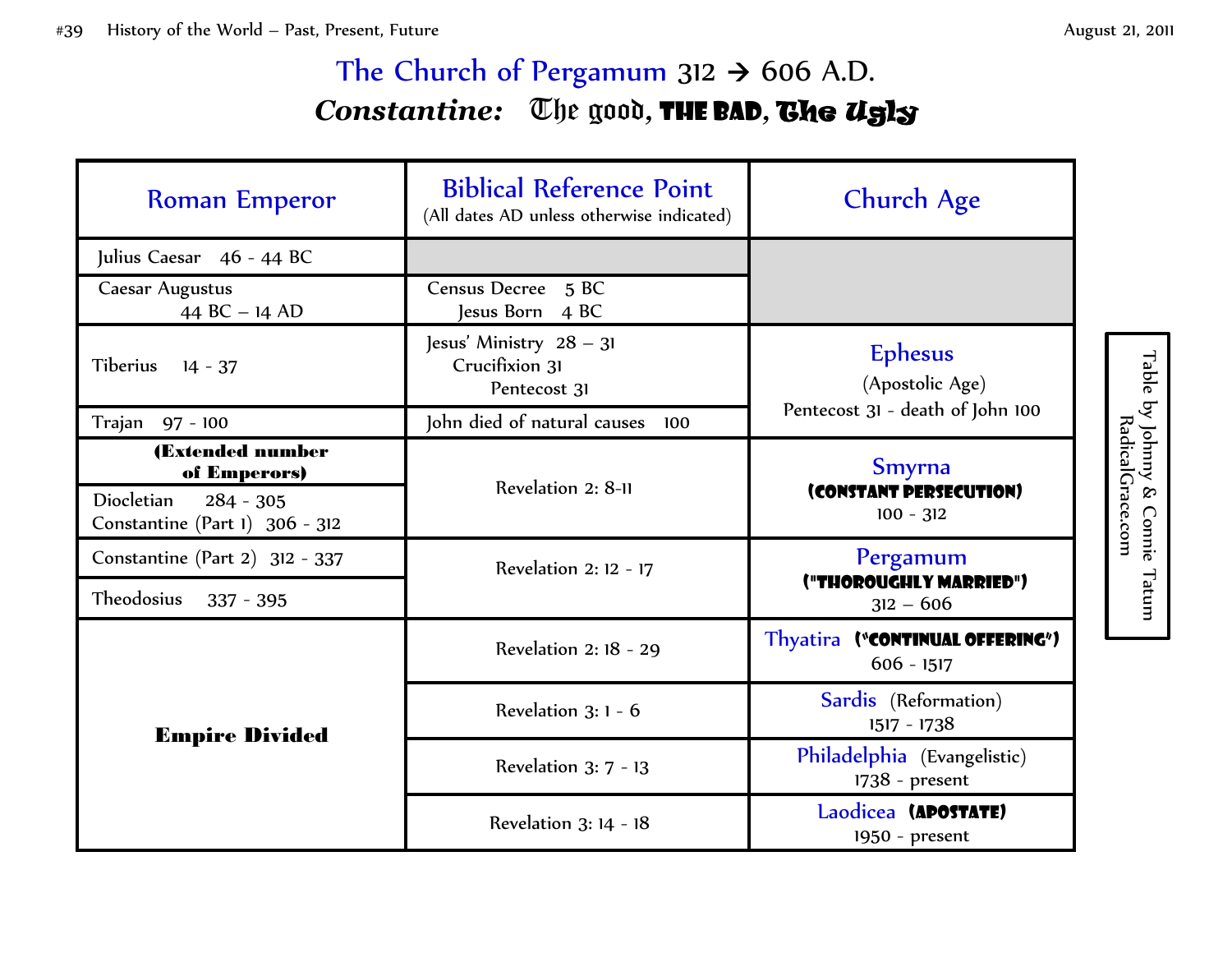## **Philippians 4:22** All the saints greet you, especially those of Caesar's household {i.e., staff}.

| Helena                                                                                                                                                                        |
|-------------------------------------------------------------------------------------------------------------------------------------------------------------------------------|
| Maximian                                                                                                                                                                      |
| Maxentius                                                                                                                                                                     |
| Milvian Bridge                                                                                                                                                                |
| <b>Xristos</b>                                                                                                                                                                |
| Eusebius 264                                                                                                                                                                  |
| Council of Nicaea 325                                                                                                                                                         |
| Arius                                                                                                                                                                         |
| Athanasius                                                                                                                                                                    |
| <b>Revelation 2:12-13</b><br>And to the angel of the church in Pergamum write: I know where you dwell, where Satan's throne is; and you hold fast My name<br>Pontifex Maximus |
| Daniel 4:17 The Most High is ruler over the realm of mankind, and bestows it on whom He wishes And sets over it the lowest of men.<br>Augustine 354                           |
| 14 But I have a few things against you, because you have there some who hold<br>the teaching of Balaam                                                                        |

**15** So you also have some who in the same way hold the teaching of the Nicolaitans.

RadicalGrace.com History of the World  $#39 - pages 1 & 2 of 3$ 333